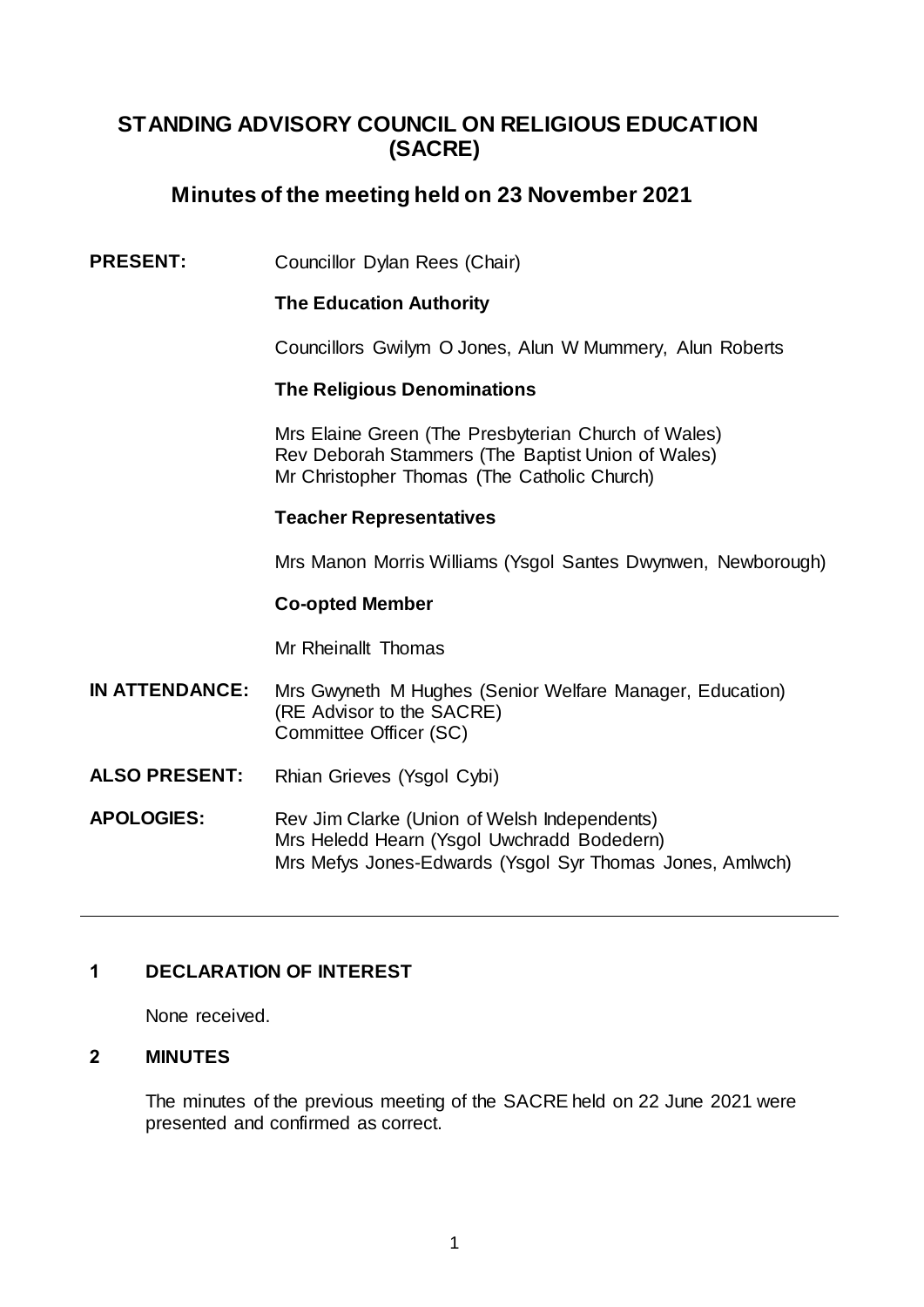## **Matters arising from the minutes:-**

It was noted that the RE Advisor has forwarded the St Giles Centre video on navigating guidance and links to the SACRE.

# **3 TO RECEIVE A REPORT BY THE RE ADVISOR TO THE SACRE**

The RE Advisor gave a summary of her report, and the following points were noted:-

• Schools continue to face challenging times due to the pandemic. Head teachers are under considerable pressure to secure arrangements to prevent the spread of Covid-19, in line with Welsh Government guidelines.

• There has recently been an increase in the number of children and young people who have caught Covid-19, and more teachers have caught the infection.

• There is growing concern that more parents are removing their children from school and providing home schooling. It was noted that the instability and lower attendances has had a negative impact on schools, and is currently being monitored by the Education Department and Children's Services. The Council's welfare team work closely with parents to offer support and address the individual needs of children. Extra support is also offered to pupils who have additional learning and/or disability needs.

The SACRE expressed concern that the impact of home education has not been given due attention in Council meetings. As RE is a specialist subject, the SACRE felt that parents do not have the necessary level of expertise in the subject to educate their children at home to the required standard. Following discussion, it was agreed that the SACRE's concerns be raised in the next meeting of the Schools Progress Review Panel.

• Three secondary schools and two primary schools in Ynys Môn have participated in the Welsh Government's Philosophy for Children training. Positive feedback has been received from the SACRE's teachers, who believe the training will complement Religion Values and Ethics (RVE).

• Collective Worship arrangement have continued in secondary schools throughout the pandemic, despite the challenges schools face.

• 103 pupils took RE as a subject in GCSEs in 2020/21 - 46.7% achieved A\*- A; 83.5% achieved A\*- C. 23 pupils studied RE A Level for the same period - 95.7% achieved A\*- C, and all pupils achieved a pass.

• GCSE and A Level external assessments results are yet to be confirmed. Statistical data will from last year's assessments and previous years' examination results will be included in the SACRE's Annual Report, which will be presented to the SACRE's next meeting for adoption.

Concerns were raised regarding Welsh Government's lack of clarity as to whether examinations or assessments will be in place next year. It was noted that the lack of information is putting a strain on teachers and pupils in Years 11 and 13. It was further noted that WJEC reported in a recent NAPfRE meeting that examinations would be constantly reviewed for next year.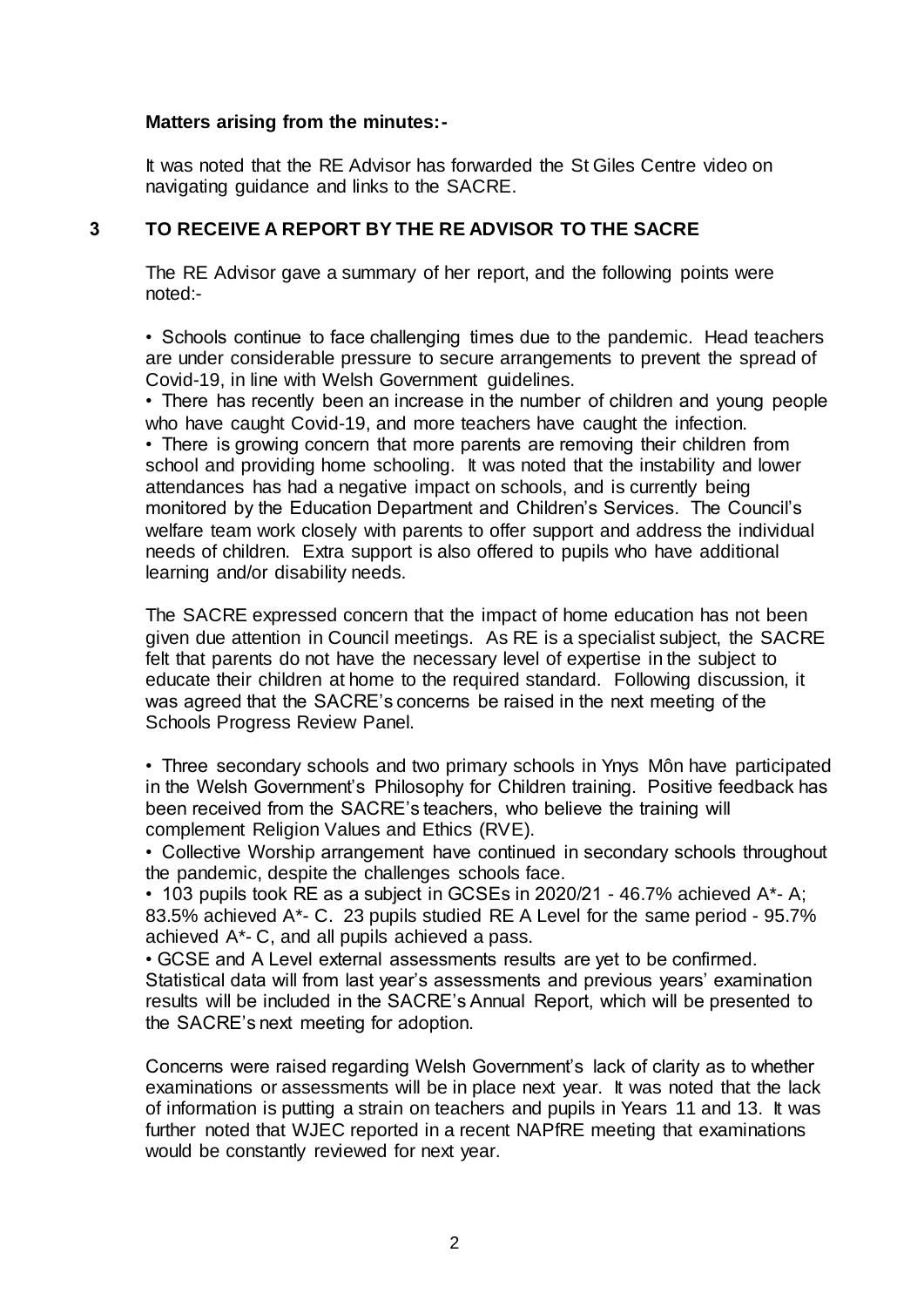A question was raised as to whether RE A Level is delivered in each school? The RE Advisor responded that when only a small number of pupils want to study a particular subject at A Level, arrangements are in place for appointed schools to lead and teach those subjects. The flexibility offered by secondary schools enables pupils to study their chosen subjects, with no additional transport costs.

The SACRE praised the excellent collaboration in Anglesey schools. It was noted that teachers share their expertise and resources, and build upon existing partnerships, and encourage new partnerships to grow.

• The RE Advisor reported that due to the pandemic, the Operational Panel for Schools' SACRE has not had the opportunity to monitor and embed good practice in schools.

• The Operational Panel has received grant funding of £4,000 to assist schools in Ynys Môn to formulate the new curriculum and deliver the elements of Religion, Values and Ethics in schools in the Humanities AoLE.

The RE Advisor suggested, and it was agreed, that the grant funding be split into 5 catchment areas by one lead school, rather than shared between specific schools to plan the curriculum. It was noted that leaders in secondary schools could then share their expertise in planning the curriculum with the primary sector. Mrs Manon Williams reported that engagement in the Humanities AoLE is already taking place in some schools the south of the Island.

• To date, no further correspondence has been published on the Curriculum for Wales following the RVE consultation.

The Chair reported that in today's WASACRE meeting, it was confirmed that the draft guidelines for the Curriculum for Wales will be shared with SACREs and Directors of Education before Christmas, and published in January 2022.

Mr Rheinallt Thomas, who was also present in the WASACRE meeting reported that it will be necessary to agree on the new curriculum by the end of February 2022, due to the Purdah period prior to elections.

Mr Thomas stated that to meet the requirement of the RE Framework, it will be necessary for SACREs to accept non-religious representatives as members. It was noted that a copy of the draft Framework will be forwarded to the SACRE prior to publication in January 2022.

• A Peace Schools Conference was held virtually recently, which was attended by children and young people. The main topic discussed was climate change and its effect on world populations. Anglesey's contribution included developing the themes on ethnic minorities within the RVE Curriculum.

# **RESOLVED:-**

**• To note the information presented.**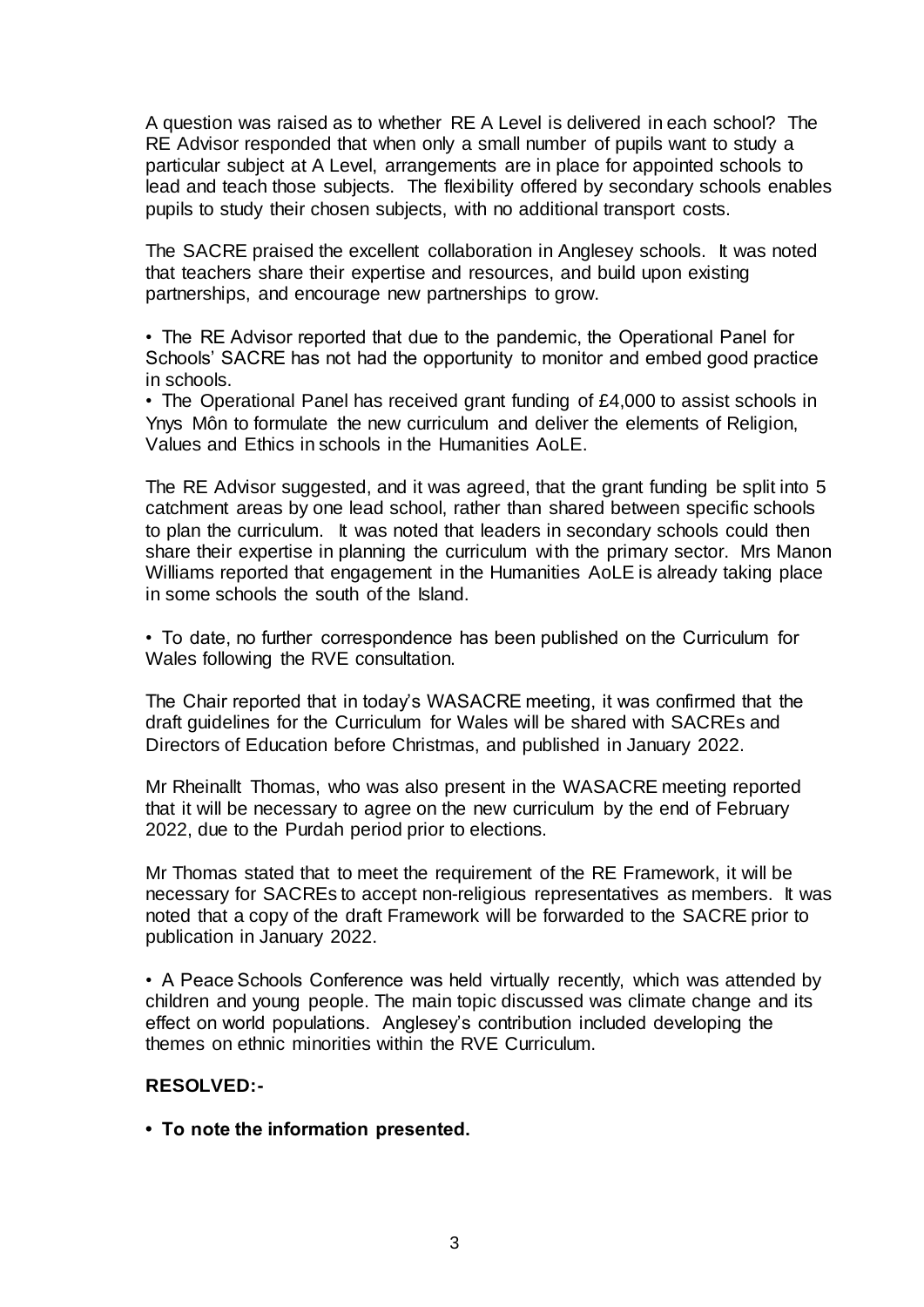- **That the SACRE members on the Schools Progress Review Panel raise the SACRE's concerns regarding home education in the Panel's next meeting.**
- **That the RE Advisor shares the £4,000 grant funding centrally between the 5 schools within each catchment area.**

# **4 WALES ASSOCIATION OF SACRES (WASACRE)**

Mr Rheinallt Thomas gave an update on the following main points raised at today's WASACRE meeting:-

• The Chair of the WASACRE reminded everyone of the importance of having the right mind set, by being positive in light of the events of the past 18 months.

• The virtual WASACRE meeting was held on TEAMS rather than Zoom. It was met with disappointment that no translation service was available.

• It was confirmed that WASACRE has responded to the Welsh Government Guidelines Consultation on Religion, Values and Ethics.

• NAPfRE gave presentations by 3 consortia; Central South, EAS and GwE. Experts in the field of RE were present, representing Central South and EAS. Although a representative from GwE was also present, it was evident that Ynys Môn and Gwynedd were not supported by GwE.

• With reference to professional development, Welsh Government have commissioned WASACRE to prepare resources. The WASACRE's Executive has set a timetable, with a closing date for applications from primary and secondary teachers on 3 December 2021. A team will be in place to prepare resources by the end of December 2021. It was noted that three applications have been received to date. The RE Advisor confirmed that she has received communication from WASACRE with a request for teachers to apply.

• Reference was made to the Statutory Conference and emphasis on adopting the RE Framework. A conference will be held in January to update the SACRE's Constitution, in light of changes made since 1996.

• It was noted for information, that Paula Webber has now been appointed Chair of WASACRE, and Phil Lord as Vice-Chair.

• The WASACRE's Statement of Accounts for 2020/21 was presented for information.

# **RESOLVED:-**

- **To note the information presented.**
- **To note the WASACRE's Statement of Accounts for 2020/21.**

# **5 CORRESPONDENCE**

The Chair reported that Mr Gerald Hewitson has retired from the SACRE. The Chair stated that he has sent correspondence to Mr Hewitson thanking him for his support and contribution to the SACRE.

The Chair also reported that Mrs Anest Frazer will be resigning from the SACRE, as she has taken up a new post. The Chair stated that he has emailed Mrs Frazer